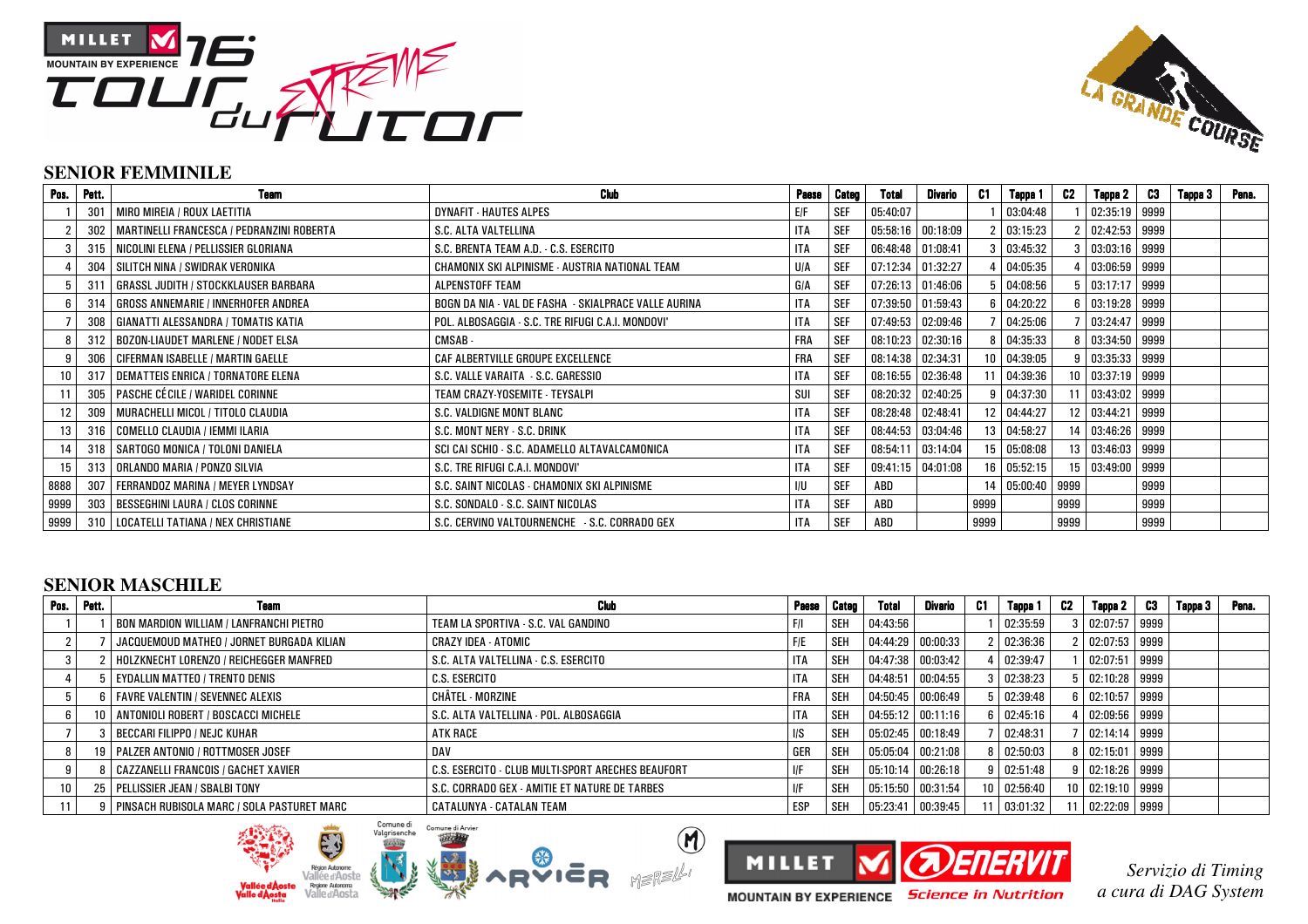



| 12 | 44  | MARTI MARCEL / MARTI WERNER                            | SC GARDES-FRONTIÈRES - SC GRINDELWALD                    | SUI        | <b>SEH</b> | 05:26:49 00:42:53 |          |    | 12 03:01:28 |    | 13 02:24:21 9999 |      | 00:01:00 |
|----|-----|--------------------------------------------------------|----------------------------------------------------------|------------|------------|-------------------|----------|----|-------------|----|------------------|------|----------|
| 13 | 34  | FISCHER RENÉ / INNERHOFER PAUL                         | SKIALPRACE VALLE AURINA                                  | A/I        | SEH        | 05:30:37          | 00:46:41 | 13 | 03:04:32    |    | 14 02:26:05 9999 |      |          |
| 14 | 58  | <b>COLLE' FRANCO / STACCHETTI MATTEO</b>               | S.C. GRESSONEY MONTE ROSA                                | <b>ITA</b> | SEH        | 05:35:24          | 00:51:28 | 18 | 03:09:06    |    | 15 02:26:18      | 9999 |          |
| 15 | 137 | CRAFFONARA LOIS / EDER CHRISTIAN                       | <b>BADIASPORT - SKIALPRACE VALLE AURINA</b>              | <b>ITA</b> | <b>SEH</b> | 05:35:40          | 00:51:44 | 15 | 03:08:24    |    | 18 02:27:16      | 9999 |          |
| 16 | 132 | <b>BADER VINCENT / RAMEL ALAIN</b>                     | HAUTE-PRESSION, SPORTS                                   | SUI        | <b>SEH</b> | 05:36:54          | 00:52:58 | 16 | 03:08:44    |    | 19 02:28:10      | 9999 |          |
| 17 | 24  | ALBOS JOAN / VILANA JOAN                               | <b>CLUB PIRINENC ANDORRA</b>                             | AND        | <b>SEH</b> | 05:37:41          | 00:53:45 | 14 | 03:06:09    |    | 25 02:31:32 9999 |      |          |
| 18 | 45  | <b>CEDRIC REMY / RANDY MICHAUD</b>                     | <b>SWISS TEAM - SWISS TEAM</b>                           | SUI        | <b>SEH</b> | 05:41:25          | 00:57:29 | 20 | 03:14:24    |    | 17 02:27:01 9999 |      |          |
| 19 | 15  | ANTIGA IVAN / MACCABELLI MICHELE                       | S.C. BRENTA TEAM A.D. - S.C. VALLE DEI LAGHI             | <b>ITA</b> | SEH        | 05:41:39          | 00:57:43 | 17 | 03:09:04    |    | 27 02:32:35      | 9999 |          |
| 20 | 21  | BASOLO ANDREA / MORIONDO PAOLO                         | S.C. COURMAYEUR - POL. ALBOSAGGIA                        | <b>ITA</b> | <b>SEH</b> | 05:43:36          | 00:59:40 | 27 | 03:17:07    | 16 | 02:26:29         | 9999 |          |
| 21 | 23  | BARAZZUOL FILIPPO / RIGHI FILIPPO                      | TEAM NUOVI TRAGUARDI - S.C. CORRADO GEX                  | <b>ITA</b> | <b>SEH</b> | 05:45:01          | 01:01:05 | 33 | 03:21:48    |    | 12 02:23:13      | 9999 |          |
| 22 | 17  | BOHM BENEDIKT / MARTIN DE VILLA JAVIER                 | <b>DYNAFIT INTERNATIONAL</b>                             | GER        | <b>SEH</b> | 05:45:02          | 01:01:06 | 22 | 03:14:42    |    | 21 02:29:20      | 9999 | 00:01:00 |
| 23 | 50  | <b>BARTOLI FABRIZIO / MARTINI THOMAS</b>               | BOGN DA NIA - VAL DE FASHA - S.C. BRENTA TEAM A.D.       | <b>ITA</b> | <b>SEH</b> | 05:45:48          | 01:01:52 | 21 | 03:15:33    |    | 22 02:30:15      | 9999 |          |
| 24 | 12  | DUC-GONINAZ ALEXANDRE / GACHET PIERRE-FRANCOIS         | ARECHES-BEAUFORT - ARÊCHES-BEAUFORT                      | FRA        | SEH        | 05:46:28          | 01:02:32 | 28 | 03:17:59    |    | 20 02:28:29      | 9999 |          |
| 25 | 29  | <b>GACHET YANN / NANTERMOZ GREGORY</b>                 | CHAMONIX SKI ALPINISME - ARÊCHES BEAUFORT                | <b>FRA</b> | <b>SEH</b> | 05:48:49 01:04:53 |          | 25 | 03:16:44    |    | 26 02:32:05 9999 |      |          |
| 26 | 85  | NAVARRO JIMENEZ FRANCISCO / ROSA MARROQUIN JUAN CARLOS | CLUB DE MONTAÑA GUARDIA CIVIL                            | <b>ESP</b> | <b>SEH</b> | 05:50:12 01:06:16 |          | 26 | 03:17:00    |    | 28 02:33:12      | 9999 |          |
| 27 | 68  | DORFMANN MANFRED / ELSLER MARTIN                       | SKIALPRACE VALLE AURINA - SKI TEAM FASSA                 | <b>ITA</b> | <b>SEH</b> | 05:50:40          | 01:06:44 | 24 | 03:16:15    |    | 29 02:34:25      | 9999 |          |
| 28 | 41  | BERGER OLA / SKJERVHEIM LARS ERIK                      | TRONDHEIM RANDONEE KLUBB                                 | <b>NOR</b> | SEH        | 05:52:48 01:08:52 |          | 32 | 03:21:36    |    | 24 02:31:12 9999 |      |          |
| 29 | 71  | PELEGRINA LOPEZ MANEL / VILA BONELL FERRAN             | FEDERATION ANDORRANE DE MONTAGNE - CLUB PIRINENC ANDORRA | AND        | <b>SEH</b> | 05:55:36          | 01:11:40 | 29 | 03:19:34    |    | 34 02:36:02 9999 |      |          |
| 30 | 27  | COSTA PAIRO PAU / PALOMARES JORDI                      | SKI CLUB CAMPRODON - CATALAN TEAM                        | <b>ESP</b> | <b>SEH</b> | 05:56:29          | 01:12:33 | 31 | 03:21:33    |    | 32 02:34:56      | 9999 |          |
| 31 | 113 | <b>BROTTET JULIEN / LEGER MAXIME</b>                   | <b>TEAM ISERE MONTAGNE</b>                               | <b>FRA</b> | SEH        | 05:56:48          | 01:12:52 | 34 | 03:21:58    |    | 31 02:34:50 9999 |      |          |
| 32 | 33  | FRANZINI FABRIZIO / ROSSATTI STEFANO                   | S.C. SONDALO                                             | <b>ITA</b> | SEH        | 05:57:44 01:13:48 |          | 30 | 03:20:49    |    | 35 02:36:55 9999 |      |          |
| 33 | 52  | JUNOD MASSIMO / LUBOZ MATTIA                           | S.C. CORRADO GEX                                         | <b>ITA</b> | <b>SEH</b> | 05:58:40          | 01:14:44 | 37 | 03:23:26    |    | 33 02:35:14      | 9999 |          |
| 34 | 125 | <b>FLEURY BASTIEN / TAMANINI MARC</b>                  | CHAMONIX                                                 | <b>FRA</b> | SEH        | 06:00:01          | 01:16:05 | 39 | 03:25:30    |    | 30 02:34:31      | 9999 |          |
| 35 | 39  | <b>MEYNET OLIVIER / MEYNET FABIEN</b>                  | CAF SAINT JEOIRE - CAF LEMAN                             | <b>FRA</b> | <b>SEH</b> | 06:02:09          | 01:18:13 | 47 | 03:31:39    |    | 23 02:30:30      | 9999 |          |
| 36 | 32  | CABAL GARCIA IGNACIO / SADURNI ROQUE XAVIER            | <b>EQUIPO MILITAR - CERIPOLL</b>                         | <b>ESP</b> | <b>SEH</b> | 06:02:11          | 01:18:15 | 35 | 03:22:46    |    | 38 02:39:25      | 9999 |          |
| 37 | 22  | <b>HERIN MARCO / RONCORONI MATTIA</b>                  | S.C. CERVINO VALTOURNENCHE - S.C. AZZURRI DEL CERVINO    | <b>ITA</b> | <b>SEH</b> | 06:02:13          | 01:18:17 | 36 | 03:23:10    |    | 37 02:39:03      | 9999 |          |
| 38 | 28  | BIGNOTTI MATTEO / COLOMBINI GIORGIO                    | S.C. ALTA VALTELLINA - POL. ALBOSAGGIA                   | <b>ITA</b> | <b>SEH</b> | 06:05:10          | 01:21:14 | 40 | 03:27:07    |    | 36 02:38:03      | 9999 |          |
| 39 | 193 | LAMPIS MATTIA / REDOLFI MARCO                          | SCI FONDO VAL DI SOLE                                    | <b>ITA</b> | SEH        | 06:06:51          | 01:22:55 | 38 | 03:24:32    |    | 45 02:42:19      | 9999 |          |
| 40 | 63  | MAGUET ROBERTO / PLATER ALESSANDRO                     | S.C. TORGNON - S.C. SAINT BARTHELEMY                     | <b>ITA</b> | SEH        | 06:08:42 01:24:46 |          | 41 | 03:27:59    |    | 42 02:40:43 9999 |      |          |
| 41 | 110 | <b>BOISIER ADRIEN / BRUNET ERIC</b>                    | VAL D'ARVES SKI ALPINISME                                | <b>FRA</b> | <b>SEH</b> | 06:08:44          | 01:24:48 | 42 | 03:29:00    |    | 39 02:39:44 9999 |      |          |
| 42 | 82  | GUARDIA CROS JAUME / PLANA SUBIRANA PERE               | CATALUNYA - SKI CLUB CAMPRODON                           | <b>ESP</b> | <b>SEH</b> | 06:10:54          | 01:26:58 | 43 | 03:29:20    |    | 43 02:41:34      | 9999 |          |
| 43 | 16  | DEALBERTO DARIO / IACCHINI FABIO                       | S.C. SCOPELLO FONDO - G.S. ALTITUDE                      | <b>ITA</b> | <b>SEH</b> | 06:11:08          | 01:27:12 | 45 | 03:30:23    |    | 40 02:39:45      | 9999 | 00:01:00 |
| 44 | 62  | CAVALLO FABIO / CIMENTI CARLALBERTO                    | S.C. GARESSIO - TEAM NUOVI TRAGUARDI                     | <b>ITA</b> | SEH        | 06:11:47          | 01:27:51 | 49 | 03:32:00    |    | 41 02:39:47      | 9999 |          |
| 45 | 228 | DARIOLI MAURO / GARLASCHINI DAVIDE                     | G.S. BOGNANCO                                            | <b>ITA</b> | <b>SEH</b> | 06:14:17          | 01:30:21 | 48 | 03:30:54    |    | 46 02:42:23      | 9999 | 00:01:00 |
| 46 | 198 | CINESI MICHEL / POLI PAOLO                             | S.C. PRESOLANA MONTE PORA - S.C. VALGANDINO              | <b>ITA</b> | <b>SEH</b> | 06:14:59 01:31:03 |          | 44 | 03:29:29    |    | 52 02:45:30 9999 |      |          |



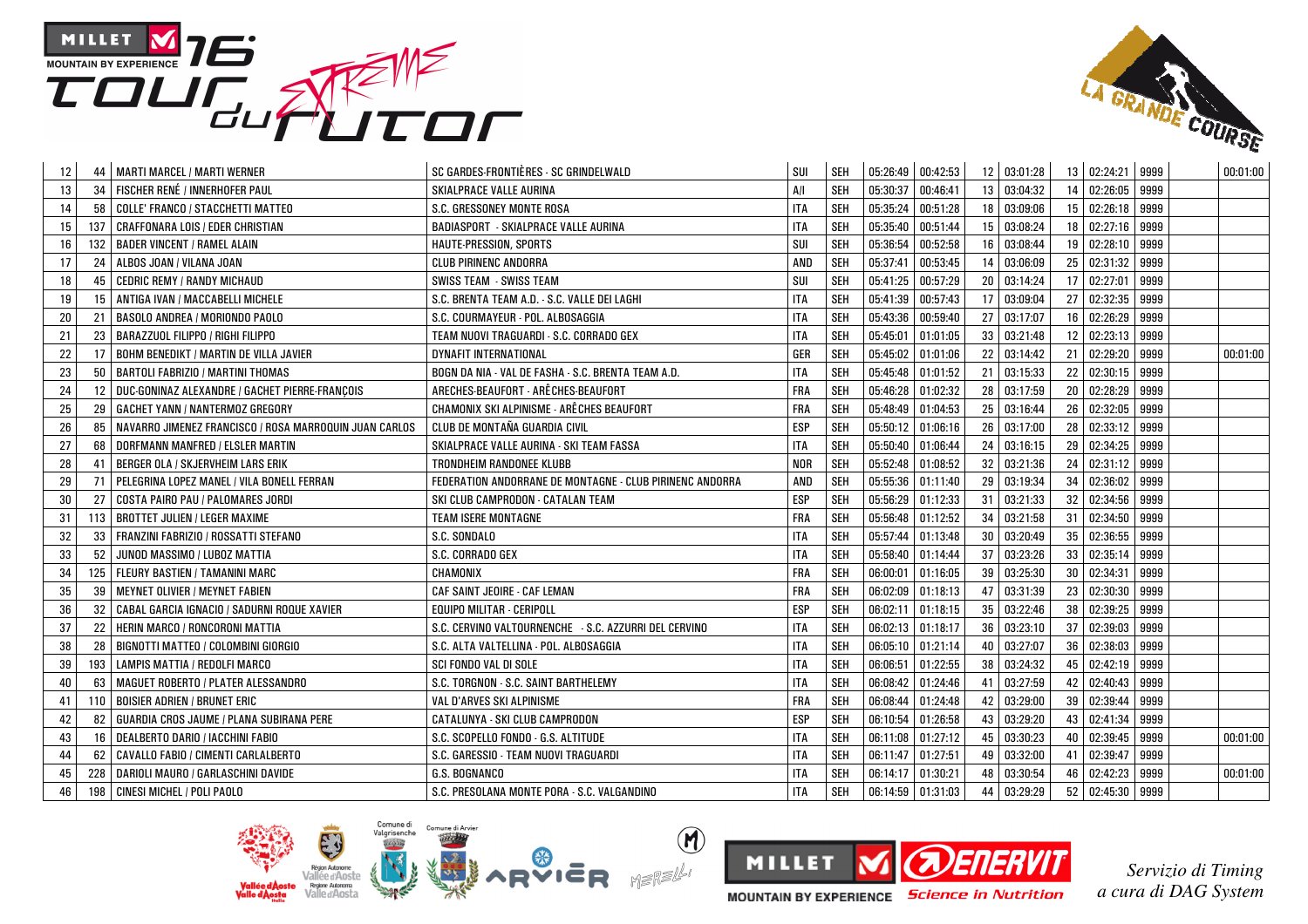



| 47 | 30  | GAGGINO MASSIMO / GIOVANETTO NADIR            | S.C. BRUSSON                                                           | <b>ITA</b> | <b>SEH</b> | 06:17:42 01:33:46 |          | 51 | 03:32:37 |    | 50 02:45:05 9999 |      |  |
|----|-----|-----------------------------------------------|------------------------------------------------------------------------|------------|------------|-------------------|----------|----|----------|----|------------------|------|--|
| 48 | 47  | CONSAGRA CLAUDIO / YEUILLA DANIEL             | CS ESERCITO - C.S. ESERCITO                                            | <b>ITA</b> | SEH        | 06:18:31          | 01:34:35 | 46 | 03:31:37 |    | 55 02:46:54      | 9999 |  |
| 49 | 146 | <b>BONDIOLI MARZIO / CASTELLI ANGELO</b>      | GR. ALPINISTICO VERTOVESE                                              | <b>ITA</b> | SEH        | 06:19:04          | 01:35:08 | 50 | 03:32:34 |    | 54   02:46:30    | 9999 |  |
| 50 | 77  | ROSSELL FALCO JORDI / VILA BONELL MARC        | CLUB PIRINENC ANDORRA                                                  | AND        | <b>SEH</b> | 06:20:44          | 01:36:48 | 53 | 03:35:49 | 49 | 02:44:55         | 9999 |  |
| 51 | 144 | IRSARA RENE / IRSARA ANDREAS                  | BADIASPORT                                                             | <b>ITA</b> | SEH        | 06:22:29          | 01:38:33 | 56 | 03:37:21 |    | 51 02:45:08      | 9999 |  |
| 52 | 210 | ROMERI MICHELE / VENTURINI PAOLO              | POL. ALBOSAGGIA                                                        | <b>ITA</b> | SEH        | 06:24:16          | 01:40:20 | 55 | 03:36:59 |    | 56 02:47:17      | 9999 |  |
| 53 | 100 | GERARD SÉBASTIEN / PICHOL·THIEVEND FABIEN     | SKI CLUB ARECHES-BEAUFORT - CMSAB                                      | <b>FRA</b> | <b>SEH</b> | 06:25:01          | 01:41:05 | 64 | 03:43:26 |    | 44 02:41:35      | 9999 |  |
| 54 | -81 | FREIXINET XAVIER / RODRIGUEZ BODAS JAVIER     | CLUB PEDALA.CAT - FERRINO - GRUPO ALPINO BENALMÁDENA - FERRINO         | <b>ESP</b> | SEH        | 06:26:45          | 01:42:49 | 61 | 03:40:45 | 53 | 02:46:00         | 9999 |  |
| 55 | 211 | <b>BONORIS PIETRO / RICCARDI CRISTIAN</b>     | SNOW ALP ALTA VALLE SERIANA                                            | <b>ITA</b> | <b>SEH</b> | 06:27:02          | 01:43:06 | 66 | 03:44:04 | 47 | 02:42:58         | 9999 |  |
| 56 | 195 | LOMBARDI CLAUDIO / MAINI MARCO                | AGONISTICA VALSABBIA BAGOLINO - S.C. UGOLINI - SKI ALP VALLI BRESCIANE | <b>ITA</b> | SEH        | 06:28:03          | 01:44:07 | 57 | 03:38:20 |    | 58 02:49:43      | 9999 |  |
| 57 | 155 | FORNONI ENRICO / SAVOLDELLI VINCENZO          | SNOW ALP ALTA VALLE SERIANA - S.C. 13 CLUSONE                          | <b>ITA</b> | SEH        | 06:28:10          | 01:44:14 | 52 | 03:34:45 | 61 | 02:53:25         | 9999 |  |
| 58 | 56  | COLAJANNI ENRICO / GROSJAQUES HENRI           | S.C. MONT NERY - S.C. BRUSSON                                          | <b>ITA</b> | <b>SEH</b> | 06:32:37          | 01:48:41 | 54 | 03:36:36 | 68 | 02:56:01         | 9999 |  |
| 59 | 136 | BERNARDI GERMANO / FENOGLIO MAURIZIO          | S.C. VALLE VARAITA                                                     | <b>ITA</b> | SEH        | 06:33:38          | 01:49:42 | 58 | 03:38:23 | 64 | 02:55:15         | 9999 |  |
| 60 | 92  | I SABIDO IGNASI ANDRÉS / VILA FERRER GERARD   | CLUB EXCURSIONISTA ANOIA - GRUP EXCURSIONISTA-ESPORTIU GIRONI          | <b>ESP</b> | <b>SEH</b> | 06:34:10          | 01:50:14 | 59 | 03:38:27 |    | 67 02:55:43      | 9999 |  |
| 61 | 123 | <b>BENAND YOANN / PERNET GERMAIN</b>          | VAL D'ABONDANCE - HAUT CHABLAIS MORZINE-AVORIAZ                        | FRA        | <b>SEH</b> | 06:34:55          | 01:50:59 | 72 | 03:50:17 |    | 48 02:44:38      | 9999 |  |
| 62 | 158 | STIFTER HARTMANN / UNTERHUBER GERHARD         | SKIALPRACE VALLE AURINA                                                | <b>ITA</b> | SEH        | 06:35:04          | 01:51:08 | 60 | 03:39:22 | 66 | 02:55:42         | 9999 |  |
| 63 | 26  | <b>GIANELLI EMANUELE / MARTINI MASSIMO</b>    | C.S. ESERCITO - G.S. VV.F. G.GODIOZ                                    | <b>ITA</b> | SEH        | 06:35:13          | 01:51:17 | 62 | 03:42:00 |    | 60 02:53:13      | 9999 |  |
| 64 | 72  | RODRIGUEZ ANTOINE / ROUDIERE MATTHIEU         | ELS GRIMPAYRES - ALTITOY                                               | <b>FRA</b> | <b>SEH</b> | 06:39:23          | 01:55:27 | 67 | 03:46:49 |    | 59 02:52:34      | 9999 |  |
| 65 | 80  | PALACIO SANZ JORGE / SALA TUBERT DAVID        | PEÑALARA - TAGA TEAM                                                   | <b>ESP</b> | <b>SEH</b> | 06:44:08          | 02:00:12 | 69 | 03:48:46 | 65 | 02:55:22         | 9999 |  |
| 66 | 227 | PERAUDO ALEX / ROSAZZA BURO AMOS              | S.C. NORDICO VALLI DI LANZO - S.C. CORRADO GEX                         | <b>ITA</b> | <b>SEH</b> | 06:50:58          | 02:07:02 | 68 | 03:47:30 |    | 78 03:03:28      | 9999 |  |
| 67 | 59  | <b>CUNEAZ LAURENT / JOUX CHRISTIAN</b>        | S.C. DRINK - S.C. PILA                                                 | <b>ITA</b> | SEH        | 06:51:29          | 02:07:33 | 71 | 03:49:50 |    | 75 03:01:39      | 9999 |  |
| 68 | 149 | FICETTO GIORGIO / UGHETTO CHRISTIAN           | S.C. VALLE VARAITA - S.C. SESTRIERE                                    | <b>ITA</b> | <b>SEH</b> | 06:51:37          | 02:07:41 | 65 | 03:44:01 |    | 84 03:07:36      | 9999 |  |
| 69 | 217 | <b>FABRIS LUCA / MEIZINGER PAOLO</b>          | S.S. FORNESE - U.S. ALDO MORO                                          | <b>ITA</b> | SEH        | 06:51:52          | 02:07:56 | 75 | 03:54:23 | 69 | 02:57:29         | 9999 |  |
| 70 | 108 | DURAND DENIS / HANAFF VINCENT                 | CAF CSA 13 BCA - CAF ALBERVILLE                                        | <b>FRA</b> | SEH        | 06:52:09          | 02:08:13 | 74 | 03:53:07 | 71 | 02:59:02         | 9999 |  |
| 71 | 69  | DEFLORIAN PAOLO / VARESCO LUCA                | <b>U.S. CORNACCI</b>                                                   | <b>ITA</b> | SEH        | 06:53:22          | 02:09:26 | 70 | 03:49:00 |    | 80 03:04:22      | 9999 |  |
| 72 | 49  | <b>GREGORINI PAOLO / STERLI MARIO</b>         | ADAMELLO SKI TEAM                                                      | <b>ITA</b> | SEH        | 06:54:10          | 02:10:14 | 73 | 03:50:37 | 79 | 03:03:33         | 9999 |  |
| 73 | 138 | BIANCHINI GRAZIANO / PEDROTTI LUCA            | S.C. VIGOLO VATTARO - S.C. PANAROTTA                                   | <b>ITA</b> | <b>SEH</b> | 06:55:28          | 02:11:32 | 78 | 04:00:53 | 63 | 02:54:35         | 9999 |  |
| 74 | 106 | CHEVALLAY GILLES / CHRISTIN JEANFRANCOIS      | <b>CAF LEMAN LES VOROSSES</b>                                          | <b>FRA</b> | SEH        | 06:56:34          | 02:12:38 | 77 | 03:58:15 |    | 70 02:58:19      | 9999 |  |
| 75 | 76  | SOLDEVILA SOLA LLUIS / TURNE SOLA CARLES      | CLUB PIRINENC ANDORRA                                                  | AND        | SEH        | 06:57:24          | 02:13:28 | 76 | 03:57:16 |    | 73 03:00:08      | 9999 |  |
| 76 | 40  | <b>BALDAUF CHRISTIAN / SCHMIEGER JOHANNES</b> | RSV SONTHOFEN - SC IMMENSTADT                                          | GER        | SEH        | 06:58:42          | 02:14:46 | 92 | 04:11:02 |    | 57 02:47:40      | 9999 |  |
| 77 | 200 | CALIMODIO LUCA / IAVELLI GIANLUCA             | S.C. VALLE VARAITA - S.C. TRE RIFUGI C.A.I. MONDOVI'                   | <b>ITA</b> | <b>SEH</b> | 07:06:10          | 02:22:14 | 82 | 04:05:57 | 74 | 03:00:13         | 9999 |  |
| 78 | 194 | PAT FEDERICO / TAGLIAPIETRA MAURO             | S.C. VALDOBBIADENE                                                     | <b>ITA</b> | SEH        | 07:07:20          | 02:23:24 | 84 | 04:07:27 |    | 72 02:59:53      | 9999 |  |
| 79 | 46  | GABIOUD JULES-HENRI / GABIOUD CANDIDE         | <b>ESSLAFOULY</b>                                                      | SUI        | SEH        | 07:07:59          | 02:24:03 | 80 | 04:04:37 |    | 77 03:03:22      | 9999 |  |
| 80 | 31  | PANZERA LORENZO / SIGNORI MAURIZIO            | S.C. CORRADO GEX - A.S.D. GRUPPO SPORTIVO ALTITUDE                     | <b>ITA</b> | <b>SEH</b> | 07:08:03          | 02:24:07 | 95 | 04:14:06 | 62 | 02:53:57         | 9999 |  |
| 81 | 95  | <b>GEHANT ERIK / KREBS THOMAS</b>             | <b>TEAM SPECK SPORTS 1</b>                                             | <b>FRA</b> | <b>SEH</b> | 07:09:20          | 02:25:24 | 79 | 04:04:14 |    | 81 03:05:06 9999 |      |  |



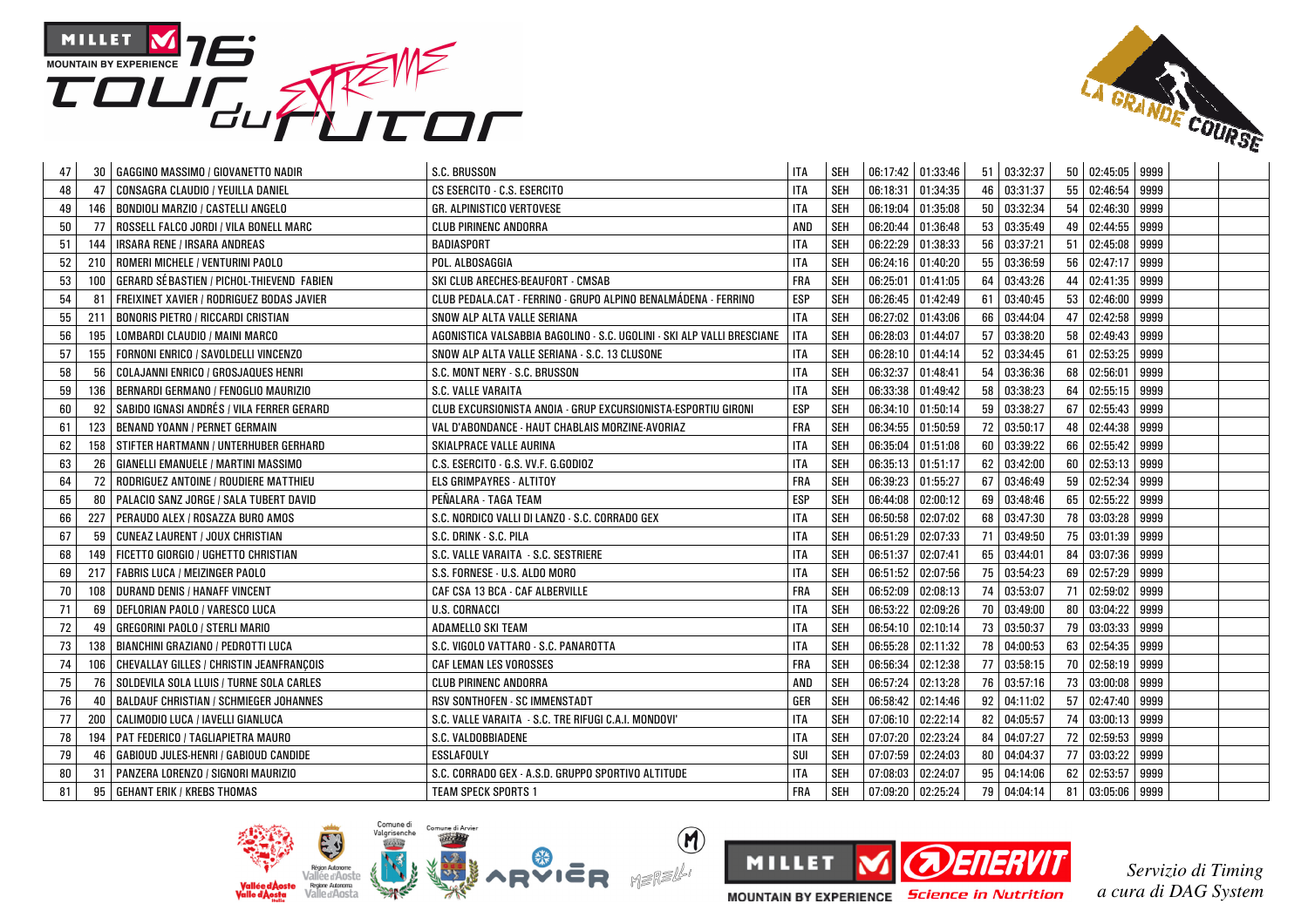



| 82  |     | 196   ROVETTA GIORDANO / SALVALAI GIOVANBATTISTA | S.C. UGOLINI - SKI ALP VALLI BRESCIANE                | <b>ITA</b> | <b>SEH</b> | 07:15:24 02:31:28   |          |     | 89 04:09:38  |     | 82 03:05:46 9999  |      |          |
|-----|-----|--------------------------------------------------|-------------------------------------------------------|------------|------------|---------------------|----------|-----|--------------|-----|-------------------|------|----------|
| 83  | 51  | DE PODESTA' DAVIDE / DE PODESTA GIANNI           | <b>G.S. DILETTANTISTICO VAL GLERIS</b>                | <b>ITA</b> | SEH        | 07:16:40 02:32:44   |          | 85  | 04:07:28     |     | 86 03:09:12 9999  |      |          |
| 84  | 223 | NEGRONI MANUEL / PIFFARI MAURIZIO                | SNOW ALP ALTA VALLE SERIANA                           | <b>ITA</b> | <b>SEH</b> | 07:19:23            | 02:35:27 | 88  | 04:09:35     |     | 88 03:09:48 9999  |      |          |
| 85  | 172 | CORNELLA LUCA / MATTEI ANDREA                    | S.C. VALLE DEI LAGHI                                  | <b>ITA</b> | <b>SEH</b> | 07:20:04            | 02:36:08 | 83  | 04:06:32     |     | 95 03:13:32       | 9999 |          |
| 86  | 182 | CIOCCA DAVIDE / LORENZI FABRIZIO                 | S.C. SKI TEAM ANDROMIA - S.C. BOGNANCO                | <b>ITA</b> | <b>SEH</b> | 07:20:12            | 02:36:16 | 87  | 04:08:23     |     | 89 03:10:49       | 9999 | 00:01:00 |
| 87  | 166 | PEDROTTI CHRISTIAN / PIVA MASSIMO                | S.C. PANAROTTA                                        | <b>ITA</b> | <b>SEH</b> | 07:20:54            | 02:36:58 | 96  | 04:14:36     |     | 83 03:06:18       | 9999 |          |
| 88  | 61  | BERTHOD SILVANO / DUCRET ALEX                    | S.C. DRINK                                            | <b>ITA</b> | <b>SEH</b> | 07:21:55            | 02:37:59 | 86  | 04:09:16     |     | 92 03:12:39 9999  |      |          |
| 89  | 99  | MOLLI DIDIER / ROOS FABRICE                      | ASPTT STRASBOURG TEAM SPECK SPORTS                    | <b>FRA</b> | SEH        | 07:24:04 02:40:08   |          | 91  | 04:10:57     |     | 93 03:13:07 9999  |      |          |
| 90  | 140 | CARPANE CLAUDIO / CISAMOLO CLAUDIO               | SCI NORDICO PRISMA - S.C. ROVERE                      | <b>ITA</b> | <b>SEH</b> | 07:24:18 02:40:22   |          | 81  | 04:05:50     |     | 106 03:18:28      | 9999 |          |
| 91  | 222 | <b>BORDET DAVIDE / CLERINO REMO</b>              | S.C. CHAMPORCHER - S.C. BRUSSON                       | <b>ITA</b> | <b>SEH</b> | 07:26:03            | 02:42:07 | 97  | 04:14:58     |     | 91 03:11:05 9999  |      |          |
| 92  | 97  | <b>GENDRE STEVE / PERREARD XAVIER</b>            | CLUB DES SPORTS CHAMONIX - CHAMONIX                   | <b>FRA</b> | <b>SEH</b> | 07:29:41            | 02:45:45 | 102 | 04:18:43     |     | 90   03:10:58     | 9999 |          |
| 93  | 240 | COMELLO PIERPAOLO / VIGITELLO CORRADO            | S.S. LA BUFAROLA - S.C. MONT NERY                     | <b>ITA</b> | <b>SEH</b> | 07:31:27            | 02:47:31 | 98  | 04:15:06     |     | 101 03:16:21      | 9999 |          |
| 94  | 130 | GUILHAUME NICOLAS / REICHENBACH DIDIER           | <b>BAGNES</b>                                         | SUI        | <b>SEH</b> | 07:33:18            | 02:49:22 | 115 | 04:24:38     |     | 85 03:08:40       | 9999 |          |
| 95  | 214 | DE PAULIS ALESSANDRO / PATELLI ANDREA            | S.C. PAGANICA - G.S.A. SOVERE                         | <b>ITA</b> | <b>SEH</b> | 07:34:23            | 02:50:27 | 103 | 04:19:29     |     | 99 03:14:54 9999  |      |          |
| 96  | 142 | DAPORTA HARALD / VAJA ANDREAS                    | <b>SKI TEAM FASSA</b>                                 | <b>ITA</b> | <b>SEH</b> | 07:34:30 02:50:34   |          | 104 | 04:20:33     |     | 97 03:13:57 9999  |      |          |
| 97  | 20  | ALLEGRI DENIS / VALENTINI MASSIMILIANO           | S.C. VALLE ANTIGORIO - S.C. BOGNANCO                  | ITA        | <b>SEH</b> | 07:34:49 02:50:53   |          | 94  | 04:12:20     |     | 118 03:22:29      | 9999 |          |
| 98  | 37  | FISCHER ARNAUD / WERY LAURENT                    | <b>CAF SALLANCHES</b>                                 | <b>FRA</b> | <b>SEH</b> | 07:34:51            | 02:50:55 | 101 | 04:17:38     |     | 103 03:17:13 9999 |      |          |
| 99  | 84  | FRUTOS GARAETA MARIANO / JIMENEZ MERINO DAVID    | HOTEL EL CORZO                                        | <b>ESP</b> | <b>SEH</b> | 07:36:02            | 02:52:06 | 90  | 04:10:40     |     | 124 03:25:22 9999 |      |          |
| 100 | 54  | CARGNINO ANDREA / TROPIANO ANDREA                | S.C. CORRADO GEX                                      | <b>ITA</b> | <b>SEH</b> | 07:36:12            | 02:52:16 | 110 | 04:21:34     |     | 98 03:14:38       | 9999 |          |
| 101 | 127 | <b>GALDOS GORKA / KUNZE MARC</b>                 | NORD SPORT                                            | SUI        | <b>SEH</b> | 07:37:50            | 02:53:54 | 108 | 04:21:11     |     | 102 03:16:39      | 9999 |          |
| 102 | 150 | <b>FERRARIS GIOVANNI / GARDINI GUIDO</b>         | S.C. CORRADO GEX                                      | <b>ITA</b> | <b>SEH</b> | 07:38:41            | 02:54:45 | 98  | 04:15:06     |     | 121 03:23:35 9999 |      |          |
| 103 | 122 | MAZAN FRÉDÉRIC / MAZAN VINCENT                   | TEAM SYBELLES CAF MAURIENNE - CAF NICE SKI MERCANTOUR | <b>FRA</b> | <b>SEH</b> | $07:38:49$ 02:54:53 |          | 117 | 04:25:01     |     | 96 03:13:48 9999  |      |          |
| 104 | 117 | <b>BRIGAUD THOMAS / WILLAY PHILIPPE</b>          | <b>CAF MAURIENNE</b>                                  | <b>FRA</b> | <b>SEH</b> | 07:39:23            | 02:55:27 | 106 | 04:20:37     |     | 107 03:18:46 9999 |      |          |
| 105 | 233 | COMMOD ALBERTO / TORRETTA FRANCO                 | S.C. VAL D'AYAS - S.C. 3 CAMPANILI A.D.               | <b>ITA</b> | <b>SEH</b> | 07:40:34            | 02:56:38 | 112 | 04:22:58     | 104 | 03:17:36          | 9999 |          |
| 106 | 213 | ABATE FRANCESCO / MARCHIONATTI ANDREA            | S.S. LA BUFAROLA                                      | <b>ITA</b> | <b>SEH</b> | 07:40:39            | 02:56:43 | 105 | 04:20:36     |     | 113 03:20:03 9999 |      |          |
| 107 | 163 | <b>BARCELLA DAVIDE / BOLIS MATTEO</b>            | A.S.D. GRUPPO SPORTIVO ALTITUDE                       | <b>ITA</b> | <b>SEH</b> | 07:40:50            | 02:56:54 | 109 | 04:21:26     |     | 110 03:19:24      | 9999 |          |
| 108 | 109 | MUGNIER LOIC / PERRET FRÉDÉRIC                   | SALLANCHES - CAF SALLANCHES                           | <b>FRA</b> | <b>SEH</b> | 07:41:50            | 02:57:54 | 107 | 04:20:53     |     | 116 03:20:57      | 9999 |          |
| 109 | 64  | RAPETTI MARCO / STEVENIN MAURO                   | A.S. CORPS FORESTIER VDA A.D.                         | <b>ITA</b> | <b>SEH</b> | 07:42:51            | 02:58:55 |     | 111 04:22:06 |     | 115 03:20:45 9999 |      |          |
| 110 | 60  | BESENVAL CORRADO / CAVAGNET ELVIN                | S.C. DRINK - S.C. GRAN PARADISO                       | <b>ITA</b> | SEH        | 07:44:21            | 03:00:25 |     | 118 04:25:29 |     | 108 03:18:52 9999 |      |          |
| 111 | 70  | DEFLORIAN GIORGIO / DONDIO MASSIMO               | <b>U.S. CORNACCI</b>                                  | <b>ITA</b> | <b>SEH</b> | 07:45:58            | 03:02:02 |     | 100 04:17:31 |     | 128 03:28:27      | 9999 |          |
| 112 | 67  | CONGIU FABIO / GOTTARDI LUCIANO RENATO           | S.C. VALTARTANO                                       | <b>ITA</b> | <b>SEH</b> | 07:49:09            | 03:05:13 | 120 | 04:27:26     |     | 117 03:21:43 9999 |      |          |
| 113 | 107 | ADOR THIERRY / LACHERÉ FRANÇOIS                  | CAF ALBERVILLE - CAF MOUTIERS                         | <b>FRA</b> | SEH        | 07:49:10            | 03:05:14 | 116 | 04:24:52     |     | 122 03:24:18 9999 |      |          |
| 114 | 145 | CAPOVILLA MANUEL / FELICETTI MARCO               | S.C. VALLE DI CEMBRA                                  | <b>ITA</b> | <b>SEH</b> | 07:50:35            | 03:06:39 | 125 | 04:31:33     |     | 109 03:19:02      | 9999 |          |
| 115 | 202 | BRUSAFERRO ANTONIO / TORMENA FABIO               | S.C. BIONAZ-OYACE - S.C. FALLERE                      | <b>ITA</b> | <b>SEH</b> | 07:52:01            | 03:08:05 | 93  | 04:12:12     | 144 | 03:39:49          | 9999 |          |
| 116 | 207 | BORTOLUZZI ALESSANDRO / DE CARLI ENRICO          | S.C. PONTE NELLE ALPI                                 | <b>ITA</b> | <b>SEH</b> | 07:52:02            | 03:08:06 | 138 | 04:42:42     |     | 87 03:09:20 9999  |      |          |



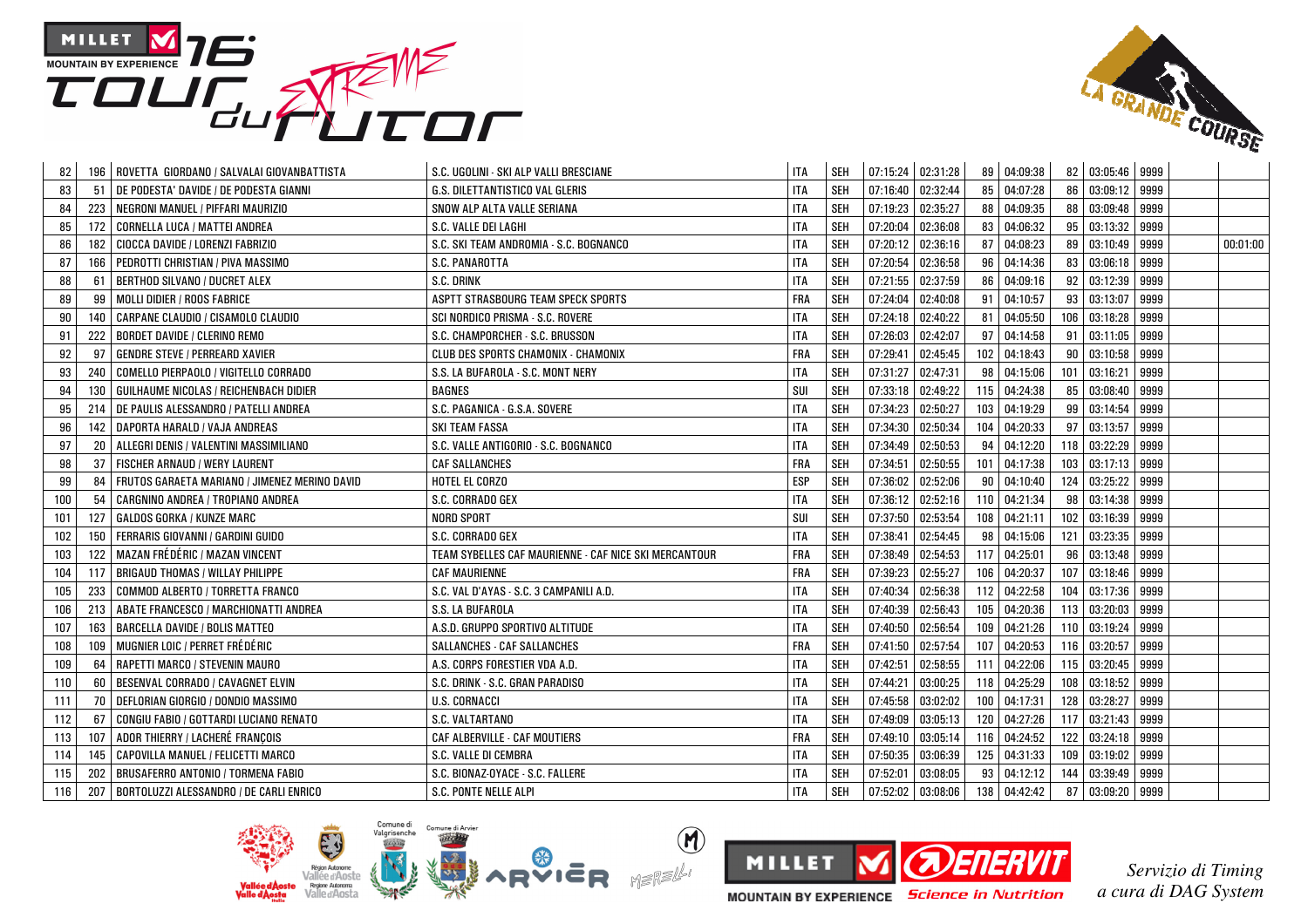



| 117 |     | SARASOLA JOSEBA / MARTINEZ DE ALBORNOZ JUAN | <b>CANDANCHU SKI ALP</b>                         | <b>ESP</b> | <b>SEH</b> | 07:52:24 03:08:28   |                   |     | 122 04:29:27 |     | 120 03:22:57 9999 |      |  |
|-----|-----|---------------------------------------------|--------------------------------------------------|------------|------------|---------------------|-------------------|-----|--------------|-----|-------------------|------|--|
| 118 | 78  | <b>GANSTERER MARTIN / KRAEFTNER MICHAEL</b> | <b>STRABAG ALPIN TEAM 1</b>                      | AUT        | <b>SEH</b> | $07:52:43$ 03:08:47 |                   | 128 | 04:33:14     |     | 111 03:19:29      | 9999 |  |
| 119 | 181 | BERTON MAURIZIO / ZANOVELLO EMANUELE        | S.C. VALDOBBIADENE                               | <b>ITA</b> | <b>SEH</b> | 07:53:39            | 03:09:43          | 113 | 04:24:06     |     | 130 03:29:33      | 9999 |  |
| 120 | 234 | FAZZINI MAURO / GIANOLA LEONARDO            | A.S. PREMANA                                     | <b>ITA</b> | <b>SEH</b> | 07:55:33            | 03:11:37          | 137 | 04:42:07     | 94  | 03:13:26          | 9999 |  |
| 121 | 115 | <b>GARREAU STEPHANE / GAUMONT YANN</b>      | <b>CAF HAUT CHABLAIS</b>                         | <b>FRA</b> | <b>SEH</b> | 07:55:39            | 03:11:43          | 131 | 04:39:27     | 100 | 03:16:12          | 9999 |  |
| 122 | 226 | BERGERETTI DANIELE / BERTA LUCA             | TEAM NUOVI TRAGUARDI - SKI CLUB TORINO           | <b>ITA</b> | SEH        | 07:55:56            | 03:12:00          | 119 | 04:26:21     |     | 131 03:29:35      | 9999 |  |
| 123 | 73  | MUSIALOWSKI PIOTR / SCANDROGLIO LORENZO     | KS KANDAHAR - S.C. VALLE ANTIGORIO               | P/I        | <b>SEH</b> | 07:56:09            | 03:12:13          | 123 | 04:29:53     |     | 126 03:26:16      | 9999 |  |
| 124 | 103 | MIEGE PHILIPPE / REY OLIVIER                | <b>CAF ALBERTVILLE</b>                           | <b>FRA</b> | <b>SEH</b> | 07:56:11            | 03:12:15          | 151 | 04:54:27     | 76  | 03:01:44 9999     |      |  |
| 125 | 89  | BOFILL BARGUNO FERNANDO / NADAL SOY JOAN    | CLUB EXCURSIONISTA GRÀCIA                        | <b>ESP</b> | <b>SEH</b> | 07:56:32            | 03:12:36          | 121 | 04:28:00     | 129 | 03:28:32          | 9999 |  |
| 126 | 129 | CHRISTINET FABIEN / KILCHENMANN CAROLINE    | <b>PLANET ENDURANCE - TEAM CRAZY SUISSE</b>      | SUI        | <b>SEH</b> | 07:56:46 03:12:50   |                   | 129 | 04:34:07     | 119 | 03:22:39          | 9999 |  |
| 127 | 180 | CIVALLERO DIEGO / VIRANO OSCAR              | S.C. VALLI OCCITANE                              | <b>ITA</b> | <b>SEH</b> | 07:58:01            | 03:14:05          | 124 | 04:30:57     |     | 127 03:27:04      | 9999 |  |
| 128 | 55  | FRUTAZ LUCA / PROT ROBERTO                  | S.C. DRINK                                       | <b>ITA</b> | <b>SEH</b> | 07:59:23            | 03:15:27          | 134 | 04:41:00     | 105 | 03:18:23          | 9999 |  |
| 129 | 36  | HAUSMANN GERALD / NAGL WILLI                | <b>STRABAG ALPIN TEAM 2</b>                      | AUT        | <b>SEH</b> | 08:01:18 03:17:22   |                   | 134 | 04:41:00     |     | 114 03:20:18      | 9999 |  |
| 130 | 170 | GUASINA GIORGIO / GUGOLE DIEGO              | SCI CAI SCHIO - SCI NORDICO PRISMA               | <b>ITA</b> | <b>SEH</b> | 08:05:26 03:21:30   |                   | 130 | 04:34:35     |     | 134 03:30:51      | 9999 |  |
| 131 | 225 | IRSARA DANIELE / PITSCHEIDER PAOLO          | <b>BADIASPORT</b>                                | <b>ITA</b> | <b>SEH</b> |                     | 08:07:35 03:23:39 | 144 | 04:47:38     |     | 112 03:19:57 9999 |      |  |
| 132 | 184 | GRIMALDI FABRIZIO / SAULO ALBERTO           | S.C. TRE RIFUGI C.A.I. MONDOVI' - S.C. CEVA A.D. | <b>ITA</b> | <b>SEH</b> | 08:09:06            | 03:25:10          | 141 | 04:44:36     |     | 123 03:24:30      | 9999 |  |
| 133 | 230 | ANGELI MICHELE / TESTINI ROBERTO            | ADAMELLO SKI TEAM                                | <b>ITA</b> | <b>SEH</b> |                     | 08:10:11 03:26:15 | 127 | 04:32:34     |     | 140 03:37:37      | 9999 |  |
| 134 | 104 | HOCHMANN MARC / TURILLOT ELOI               | <b>CHAMONIX - LES VOROSSES</b>                   | S/F        | <b>SEH</b> | 08:11:37 03:27:41   |                   | 133 | 04:40:41     |     | 135 03:30:56      | 9999 |  |
| 135 | 221 | GIOVANELLI MASSIMILIANO / MINOLETTI ALESSIO | S.C. VALLE ANTIGORIO                             | <b>ITA</b> | <b>SEH</b> | 08:15:32            | 03:31:36          | 143 | 04:45:34     | 133 | 03:29:58          | 9999 |  |
| 136 | 177 | CELEGHINI FEDERICO / KEIM ALEXANDER         | A.S.D. KINO MANA SKIALP                          | <b>ITA</b> | <b>SEH</b> | 08:19:14 03:35:18   |                   | 140 | 04:43:24     | 139 | 03:35:50 9999     |      |  |
| 137 | 219 | ANDREINI MICHELE / SCANDELLA GIULIO         | S.C. 13 CLUSONE                                  | <b>ITA</b> | <b>SEH</b> |                     | 08:19:59 03:36:03 | 136 | 04:41:01     |     | 142 03:38:58      | 9999 |  |
| 138 | 188 | <b>BALBIS SONIA / SCLAVO DANIELE</b>        | S.C. TRE RIFUGI C.A.I. MONDOVI'                  | <b>ITA</b> | <b>SEH</b> | 08:20:09            | 03:36:13          | 132 | 04:39:58     |     | 148 03:40:11      | 9999 |  |
| 139 | 120 | VESIN BENJAMIN / VITTOZ ROMAIN              | THOLLON                                          | <b>FRA</b> | <b>SEH</b> | 08:23:18            | 03:39:22          | 150 | 04:53:38     | 132 | 03:29:40          | 9999 |  |
| 140 | 239 | MAGNALDI WALTER / SASSANO JOSEPH            | S.C. GARESSIO                                    | <b>ITA</b> | <b>SEH</b> | 08:25:11            | 03:41:15          | 141 | 04:44:36     | 149 | 03:40:35          | 9999 |  |
| 141 | 218 | PASINI STEFANO / RODIGARI IVAN              | SNOW ALP ALTA VALLE SERIANA                      | <b>ITA</b> | <b>SEH</b> | 08:25:37            | 03:41:41          | 155 | 05:00:09     | 125 | 03:25:28          | 9999 |  |
| 142 | 197 | <b>BECCHETTI DAVIDE / SALERI LUCIO</b>      | S.C. UGOLINI - SKI ALP VALLI BRESCIANE           | <b>ITA</b> | <b>SEH</b> | 08:25:38            | 03:41:42          | 149 | 04:53:28     | 136 | 03:32:10          | 9999 |  |
| 143 | 206 | FUSINAZ JOEL / PICCHIOTTINO FRANCO          | S.C. VETAN - S.C. SAINT NICOLAS                  | <b>ITA</b> | <b>SEH</b> | 08:27:10            | 03:43:14          | 146 | 04:48:28     | 141 | 03:38:42          | 9999 |  |
| 144 | 111 | <b>BONJEAN SÉBASTIEN / MINIER PIERRE</b>    | <b>FLAINE SUPER SKI</b>                          | <b>FRA</b> | <b>SEH</b> | 08:28:07 03:44:11   |                   | 145 | 04:48:03     |     | 145 03:40:04      | 9999 |  |
| 145 | 96  | <b>MORVAN THIBAUT / PRETOT ERIC</b>         | <b>CAF ARAVIS</b>                                | <b>FRA</b> | <b>SEH</b> | 08:30:20 03:46:24   |                   | 153 | 04:56:06     |     | 138 03:34:14      | 9999 |  |
| 146 | 199 | CAUCINO ROBERTO / REY JEROME                | S.S. LA BUFAROLA - S.C. TORGNON                  | <b>ITA</b> | <b>SEH</b> | 08:31:56 03:48:00   |                   | 147 | 04:51:49     |     | 147 03:40:07      | 9999 |  |
| 147 | 134 | DE MAS FABIO / IORIATTI ANDREA              | <b>DOLOMITI SKI-ALP</b>                          | <b>ITA</b> | <b>SEH</b> | 08:36:22            | 03:52:26          | 148 | 04:53:06     |     | 152 03:43:16      | 9999 |  |
| 148 | 164 | BONADE' RIS FRANCO / D'ALTOE' GIAMPIERO     | S.C. ALA DI STURA ASD                            | <b>ITA</b> | <b>SEH</b> | 08:39:42            | 03:55:46          | 154 | 04:57:53     |     | 151 03:41:49      | 9999 |  |
| 149 | 187 | FRIGO SILVANO / MAGNABOSCO DAVIDE           | SCI CAI SCHIO                                    | <b>ITA</b> | <b>SEH</b> | 08:42:32            | 03:58:36          | 156 | 05:00:52     |     | 150 03:41:40 9999 |      |  |
| 150 | 231 | GALVAGNO ANDREA / LANTERMINO GIANFRANCO     | S.C. VALLE VARAITA                               | <b>ITA</b> | <b>SEH</b> | 08:43:59            | 04:00:03          | 139 | 04:42:58     | 171 | 04:01:01          | 9999 |  |
| 151 | 192 | <b>PANIZ MATTEO / SIRAGNA MATTEO</b>        | S.C. VALDOBBIADENE                               | <b>ITA</b> | <b>SEH</b> | 08:49:07 04:05:11   |                   | 167 | 05:16:27     |     | 137 03:32:40 9999 |      |  |



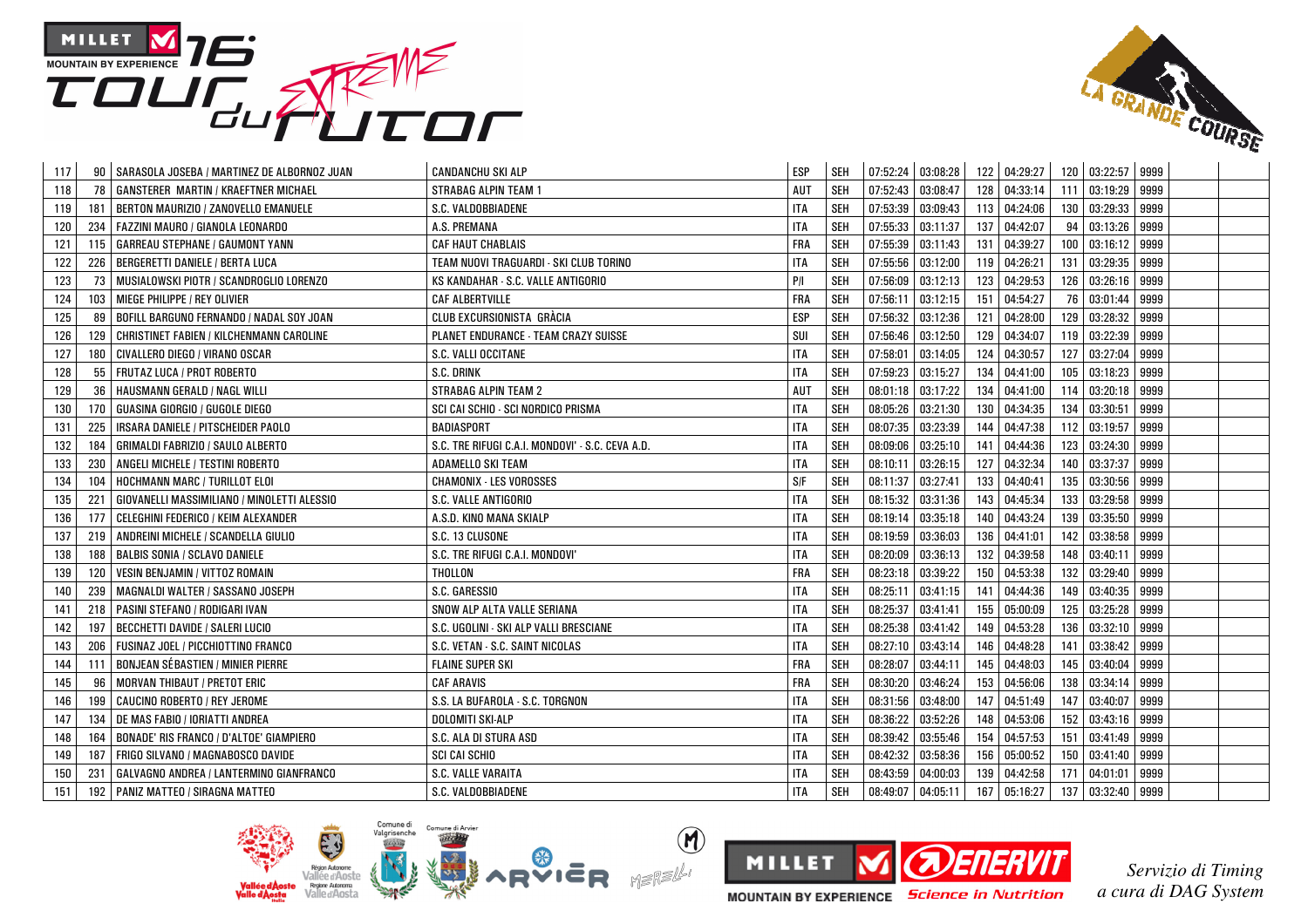



| 152        | 156 | ORZES ALESSANDRO / VIRGOLIN ROBERTO                 | S.C. PONTE NELLE ALPI - DOLOMITI SKI-ALP                 | <b>ITA</b> | SEH        |                   | 08:52:50 04:08:54 |     | 165 05:12:45  |     | 146 03:40:05 9999 |      |  |
|------------|-----|-----------------------------------------------------|----------------------------------------------------------|------------|------------|-------------------|-------------------|-----|---------------|-----|-------------------|------|--|
| 153        | 93  | <b>GERBER CÉDRIC / WARIDEL FRANCOIS</b>             | <b>TEYSALPI</b>                                          | SUI        | <b>SEH</b> | 08:54:38          | 04:10:42          | 157 | 05:03:08      |     | 163 03:51:30      | 9999 |  |
| 154<br>204 |     | MONTINI GIOVANNI / UGAZIO CLAUDIO                   | SCI NORDICO VARESE - S.C. VALLE ANTIGORIO                | <b>ITA</b> | <b>SEH</b> | 08:55:34          | 04:11:38          | 158 | 05:05:33      |     | 159 03:50:01      | 9999 |  |
| 155<br>209 |     | ANDERLE GIOVANNI / BOSDACHIN MANUEL                 | S.C. PANAROTTA - S.C. VALLE DEI LAGHI                    | <b>ITA</b> | <b>SEH</b> | 08:56:15 04:12:19 |                   | 152 | 04:55:53      |     | 170 04:00:22      | 9999 |  |
| 156        | 66  | <b>CARLOT FRANCO / TOME GIANNI</b>                  | S.C. VALCELLINA                                          | <b>ITA</b> | <b>SEH</b> | 08:57:06          | 04:13:10          | 163 | 05:11:39      | 154 | 03:45:27          | 9999 |  |
| 157<br>141 |     | RAIMONDO LUCA / RIVA MARCO PIETRO                   | S.C. CORRADO GEX                                         | <b>ITA</b> | <b>SEH</b> | 08:59:48          | 04:15:52          | 164 | 05:12:26      |     | 155 03:47:22      | 9999 |  |
| 158        | 216 | CANINI GIANFRANCO / GUIZZETTI IVAN GIACOMO          | G.S.A. SOVERE                                            | <b>ITA</b> | SEH        |                   | 09:00:12 04:16:16 | 161 | 05:09:42      |     | 160 03:50:30 9999 |      |  |
| 159<br>159 |     | ARRIGONI ALESSIO / DE ALESSANDRI ANDREA             | S.C. BOLETTO - SKI CLUB TORINO                           | <b>ITA</b> | <b>SEH</b> | 09:00:51          | 04:16:55          | 162 | 05:09:59      |     | 162 03:50:52 9999 |      |  |
| 157<br>160 |     | MORO CRISTIAN / TANOTTI ROBERTO                     | TEAM NUOVI TRAGUARDI                                     | <b>ITA</b> | <b>SEH</b> | 09:01:39          | 04:17:43          | 169 | 05:22:16      |     | 143 03:39:23      | 9999 |  |
| 161<br>151 |     | GARBIERI ALESSANDRO / PIVA PAOLO                    | S.C. CORRADO GEX                                         | <b>ITA</b> | <b>SEH</b> | 09:07:52          | 04:23:56          | 160 | 05:08:09      | 169 | 03:59:43          | 9999 |  |
| 162        | 189 | <b>BOBBA PAOLO / FENAROLI ROBERTO</b>               | S.S. LA BUFAROLA                                         | <b>ITA</b> | <b>SEH</b> | 09:08:37          | 04:24:41          | 166 | 05:15:37      | 164 | 03:53:00          | 9999 |  |
| 163<br>185 |     | OLIVERO MASSIMO / ORSELLO GIOVANNI                  | S.C. TRE RIFUGI C.A.I. MONDOVI'                          | <b>ITA</b> | <b>SEH</b> | 09:09:48          | 04:25:52          | 173 | 05:24:44      |     | 153 03:45:04      | 9999 |  |
| 164<br>121 |     | DECROO DIDIER / VANDENBOSSCHE ERIC                  | CAF DSA DAUPHINÉ                                         | <b>FRA</b> | <b>SEH</b> | 09:13:08          | 04:29:12          | 168 | 05:17:37      | 166 | 03:55:31          | 9999 |  |
| 165        |     | 112 LAINÉ TANGUY / MAGNIN CÉDRIC                    | SKI-CLUB IBM - SKICLUB IBM                               | F/S        | SEH        |                   | 09:15:46 04:31:50 | 174 | 05:25:13      |     | 161 03:50:33 9999 |      |  |
| 166        | 98  | LEFORESTIER DOMINIQUE / TRAVERSAZ PATRICK           | CMSAB ARÊCHES BEAUFORT - CAF ALBERTVILLE                 | <b>FRA</b> | SEH        | 09:19:03          | 04:35:07          | 176 | 05:29:07      |     | 158 03:49:56      | 9999 |  |
| 167<br>153 |     | ABORDI MARCO / POLIN MICHELE                        | <b>DOLOMITI SKI-ALP</b>                                  | ITA        | <b>SEH</b> | 09:23:25          | 04:39:29          | 178 | 05:29:29      |     | 165 03:53:56 9999 |      |  |
| 168<br>220 |     | <b>BALOSSI STEFANO / FERRARIS CARLO</b>             | S.C. VALLE ANZASCA - S.C. JOLLY SPORT                    | <b>ITA</b> | <b>SEH</b> | 09:26:02          | 04:42:06          | 175 | 05:28:08      |     | 168 03:57:54      | 9999 |  |
| 169<br>201 |     | RIVA ALESSANDRO / TAMILLA ANDREA                    | S.C. SCOPELLO FONDO                                      | <b>ITA</b> | <b>SEH</b> | 09:26:28          | 04:42:32          | 170 | 05:22:28      |     | 172 04:04:00      | 9999 |  |
| 170        | 91  | ANDUEZA RETEGUI JOKIN / ARRAZOLA SCHLAMILCH MARIANO | <b>CANDANCHU SKI ALP</b>                                 | <b>ESP</b> | <b>SEH</b> | 09:27:24          | 04:43:28          | 183 | 05:37:38      | 157 | 03:49:46          | 9999 |  |
| 171<br>238 |     | CALDINELLI GABRIELE / ROSSI NICOLA                  | ADAMELLO SKI TEAM                                        | <b>ITA</b> | <b>SEH</b> | 09:28:28          | 04:44:32          | 179 | 05:30:51      | 167 | 03:57:37          | 9999 |  |
| 172        | 178 | <b>CURNIS NAZARENO / TOSI GIULIA</b>                | S.C. SCOPELLO FONDO                                      | <b>ITA</b> | <b>SEH</b> | 09:30:30          | 04:46:34          | 170 | 05:22:28      |     | 175 04:08:02 9999 |      |  |
| 173        | 119 | <b>DUCOEUR LAURENT / BERTRAND PIERRICK</b>          | <b>CAF VANOISE TARENTAISE</b>                            | FRA        | <b>SEH</b> | 09:32:53          | 04:48:57          | 185 | 05:45:17      |     | 156 03:47:36      | 9999 |  |
| 174<br>232 |     | BOSONIN LUCIO / ZENERINO ENRICO CESARE              | S.C. CORRADO GEX - S.C. VALCHIUSELLA                     | <b>ITA</b> | <b>SEH</b> | 09:35:50          | 04:51:54          | 177 | 05:29:24      |     | 173 04:06:26      | 9999 |  |
| 175        | 175 | MASCARIN MARC / MICHELIS FRANCESCO                  | A.S.D. MONTANAIA RACING                                  | <b>ITA</b> | <b>SEH</b> | 09:40:50          | 04:56:54          | 182 | 05:32:09      |     | 176 04:08:41 9999 |      |  |
| 176<br>236 |     | BERTA SARA / FRANCONE RAFFAELE                      | SKI CLUB TORINO                                          | <b>ITA</b> | <b>SEH</b> | 09:41:27          | 04:57:31          | 180 | 05:30:57      |     | 178 04:10:30      | 9999 |  |
| 177<br>161 |     | CERESA PRINA DAVIDE / CERUTTI DAVIDE                | S.C. LEVANNA - S.C. CORRADO GEX                          | <b>ITA</b> | <b>SEH</b> | 09:42:05          | 04:58:09          | 181 | 05:32:04      | 177 | 04:10:01          | 9999 |  |
| 178<br>160 |     | FUSETTI DAVIDE / PADESI RICCARDO                    | A.S.D. MONTANAIA RACING                                  | <b>ITA</b> | <b>SEH</b> | 09:44:44          | 05:00:48          | 172 | 05:24:11      | 181 | 04:20:33          | 9999 |  |
| 179        | 152 | DELLA PORTA MASSIMILIANO / DEMONTE PAOLO            | S.C. CORRADO GEX                                         | <b>ITA</b> | <b>SEH</b> | 09:56:14          | 05:12:18          | 184 | 05:43:21      |     | 180 04:12:53      | 9999 |  |
| 180        | 179 | RIVA DIEGO / RUFFINO DOMENICO                       | S.C. LA VALLE AGORDINA - S.C. TRE RIFUGI C.A.I. MONDOVI' | <b>ITA</b> | <b>SEH</b> | 09:58:52 05:14:56 |                   | 187 | 05:52:26      |     | 173 04:06:26      | 9999 |  |
| 181        | 176 | MARCONI LUCA / MARIANI DARIO                        | A.S.D. KINO MANA SKIALP - G.S. ALTITUDE                  | <b>ITA</b> | <b>SEH</b> | 09:59:35          | 05:15:39          | 186 | 05:47:10      |     | 179 04:12:25      | 9999 |  |
| 182<br>237 |     | <b>BORGHESIO CRISTINA / PICHI GIORGIO</b>           | S.C. DRINK                                               | <b>ITA</b> | <b>SEH</b> | 10:33:23          | 05:49:27          | 188 | 06:05:36      |     | 182 04:27:47      | 9999 |  |
| 183        | 215 | ALFIERI NICOLA / FORI KATIA                         | A.S.D. KINO MANA SKIALP                                  | <b>ITA</b> | <b>SEH</b> | 10:45:03          | 06:01:07          | 189 | 06:12:26      |     | 183 04:32:37      | 9999 |  |
| 184<br>165 |     | BRUSASCA ENZO / MENINO FABIO                        | G.S. ALTITUDE                                            | <b>ITA</b> | <b>SEH</b> | 11:17:14          | 06:33:18          | 190 | 06:38:20      |     | 184 04:38:54      | 9999 |  |
| 185        | 235 | BULLIO GUIDO / ROBIOGLIO MARCO                      | S.S. LA BUFAROLA - S.C. GRAN PARADISO                    | <b>ITA</b> | <b>SEH</b> | 12:01:56          | 07:18:00          | 191 | 06:51:33      |     | 185 05:10:23      | 9999 |  |
| 8888       | 18  | <b>BUFFET SYLVAIN / TEYCHENE TIMOTHEE</b>           | <b>CAF CLUSES</b>                                        | <b>FRA</b> | <b>SEH</b> | ABD               |                   | 159 | 05:07:28 9999 |     |                   | 9999 |  |



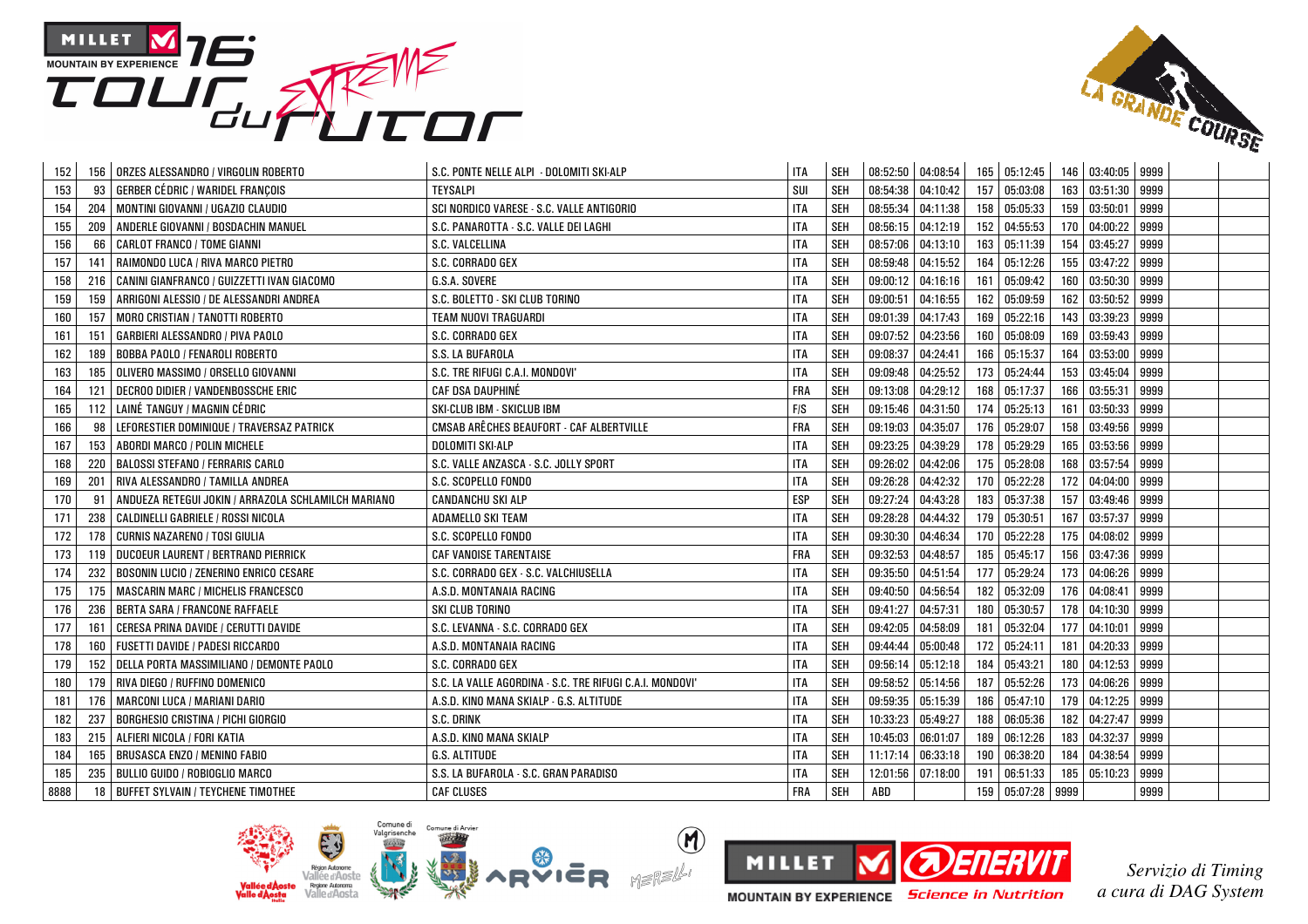



| 8888 |     | 116   BERTOLINI RICHARD / PORRET ALAIN            | <b>CLUB DES SPORTS CHAMONIX</b>                            | <b>FRA</b> | <b>SEH</b> | ABD | 9999 |               |      | 186 03:21:15 9999 |      |  |
|------|-----|---------------------------------------------------|------------------------------------------------------------|------------|------------|-----|------|---------------|------|-------------------|------|--|
| 8888 | 124 | <b>BOISIS FRANCOIS / RIOU FRANCOIS</b>            | <b>CLUB ALPIN FRANCAIS NICE MERCANTOUR</b>                 | <b>FRA</b> | SEH        | ABD | 9999 |               | 186  | 05:10:23          | 9999 |  |
| 8888 | 131 | <b>GIRARD STEVEN / SALAMIN DAVID</b>              | FRIBOURG-GASTLOSEN - MONTE ROSA                            | SUI        | SEH        | ABD | 23   | 03:15:49      | 9999 |                   | 9999 |  |
| 8888 | 139 | CALZOLARI NICOLA / PROTTI ANDREA                  | DOLOMITI SKI-ALP                                           | <b>ITA</b> | SEH        | ABD | 63   | 03:42:38      | 9999 |                   | 9999 |  |
| 8888 | 154 | FONDRIEST TOMMASO / PODETTI PAOLO                 | <b>SCI FONDO VAL DI SOLE</b>                               | <b>ITA</b> | SEH        | ABD | 114  | 04:24:28 9999 |      |                   | 9999 |  |
| 8888 | 171 | GIOVANNINI FULVIO / TOMASELLI DANILO              | S.C. L'ARCOBALENO - U.S. DOLOMITICA                        | <b>ITA</b> | SEH        | ABD | 126  | 04:32:31      | 9999 |                   | 9999 |  |
| 8888 | 203 | BAZZANA FABIO / OMODEI ANDREA                     | S.C. VALGANDINO - S.C. UGOLINI - SKI ALP VALLI BRESCIANE   | <b>ITA</b> | <b>SEH</b> | ABD | 19   | 03:12:06      | 9999 |                   | 9999 |  |
| 9999 |     | <b>BLANC DIDIER / BLANC PHILIPPE</b>              | MORZINE                                                    | <b>FRA</b> | SEH        | ABD | 9999 |               | 9999 |                   | 9999 |  |
| 9999 |     | <b>FASSER ALEXANDER / HUG ALEXANDER</b>           | <b>SKICLUB LERMOOS - SARGANS</b>                           | A/S        | SEH        | ABD | 9999 |               | 9999 |                   | 9999 |  |
| 9999 | 14  | <b>BRUNOD DENNIS / SELETTO ALAIN</b>              | S.C. MONT AVIC - S.C. AZZURRI DEL CERVINO                  | <b>ITA</b> | SEH        | ABD | 9999 |               | 9999 |                   | 9999 |  |
| 9999 | 38  | <b>HAMMERER JULIEN / VERMONT HUGUES</b>           | CAF ALBERTVILLE - ESCALADE HTE TARENTAISE                  | <b>FRA</b> | SEH        | ABD | 9999 |               | 9999 |                   | 9999 |  |
| 9999 | 42  | GONZALEZ EDUARDO / VILLAR FERNANDEZ CARLOS        | GRUPO MONTAÑA ENSIDESA AVILES - CLUB DE MONTAÑA PEÑA SANTA | <b>ESP</b> | <b>SEH</b> | ABD | 9999 |               | 9999 |                   | 9999 |  |
| 9999 | 43  | BES GINESTA JORDI / SERRA LOPEZ JORDI             | SKI CLUB GIRONA - SKI CLUB SALT                            | <b>ESP</b> | <b>SEH</b> | ABD | 9999 |               | 9999 |                   | 9999 |  |
| 9999 | 53  | ARVAT STEFANO / DALBARD OSCAR                     | S.C. CORRADO GEX                                           | <b>ITA</b> | SEH        | ABD | 9999 |               | 9999 |                   | 9999 |  |
| 9999 | 65  | <b>MERELLI MARCO / RE DARIO</b>                   | S.C. VAL ANTIGORIO                                         | <b>ITA</b> | SEH        | ABD | 9999 |               | 9999 |                   | 9999 |  |
| 9999 | 75  | GUILLAMO CIRERA XAVIER / TURNE SOLA JOAN          | UNIO EXCURSIONISTA URGELLENCA - CLUB PIRINENC ANDORRA      | <b>E/A</b> | SEH        | ABD | 9999 |               | 9999 |                   | 9999 |  |
| 9999 | 79  | DREXEL KLAUS / NEUPER ANDREAS                     | CIC MARTINI TEAM AUSTRIA                                   | AUT        | <b>SEH</b> | ABD | 9999 |               | 9999 |                   | 9999 |  |
| 9999 | 87  | AIZPURU SANTESTEBAN UNAI / HUEGUN ZAPIAIN KOLDO   | ALPINO UZTURRE ELKARTEA - BASQUE COUNTRY - ANDATZA KKE     | <b>ESP</b> | <b>SEH</b> | ABD | 9999 |               | 9999 |                   | 9999 |  |
| 9999 | 88  | CAMPASOL MIQUEL / MATEU DAVID                     | <b>XIRUCAIRES DE SALT</b>                                  | <b>ESP</b> | <b>SEH</b> | ABD | 9999 |               | 9999 |                   | 9999 |  |
| 9999 | 101 | BELLAGAMBA ALAIN / PONCET DAVID                   | <b>CESA UBAYE</b>                                          | <b>FRA</b> | SEH        | ABD | 9999 |               | 9999 |                   | 9999 |  |
| 9999 | 105 | DUC CHRISTOPHE / MERCIER BERTRAND                 | ALBERTVILLE                                                | <b>FRA</b> | SEH        | ABD | 9999 |               | 9999 |                   | 9999 |  |
| 9999 | 133 | <b>LATTION PATRICK / LATTION CHRISTOPHE</b>       | REPPAZ - LIDDES                                            | SUI        | SEH        | ABD | 9999 |               | 9999 |                   | 9999 |  |
| 9999 | 135 | CERESOLI LUCA / TRISCONI STEFANO                  | G.S.A. NUCLEO DI INTRA                                     | <b>ITA</b> | SEH        | ABD | 9999 |               | 9999 |                   | 9999 |  |
| 9999 | 143 | <b>BARDEA FABIO / BARDEA VITO</b>                 | A.S.D. LANZADA                                             | <b>ITA</b> | <b>SEH</b> | ABD | 9999 |               | 9999 |                   | 9999 |  |
| 9999 | 147 | <b>CURTONI FILIPPO / CURTONI MATTIA</b>           | S.C. VALTARTANO - S.C. VAL TARTANO                         | <b>ITA</b> | SEH        | ABD | 9999 |               | 9999 |                   | 9999 |  |
| 9999 | 167 | ARTUSO BRUNO / PESANDO NICOLO                     | S.C. VALCHIUSELLA                                          | <b>ITA</b> | SEH        | ABD | 9999 |               | 9999 |                   | 9999 |  |
| 9999 | 169 | DIETMAR HUBER / SEEBER MANFRED                    | AMATEURSPORTCLUB - OLANG                                   | <b>ITA</b> | SEH        | ABD | 9999 |               | 9999 |                   | 9999 |  |
| 9999 | 183 | COLLÉ ANDREA / STEVENIN PAOLO                     | S.C. CORRADO GEX                                           | <b>ITA</b> | <b>SEH</b> | ABD | 9999 |               | 9999 |                   | 9999 |  |
| 9999 | 186 | GATTO MICHELE / GERONAZZO DAVIDE                  | S.C. VALDOBBIADENE                                         | <b>ITA</b> | <b>SEH</b> | ABD | 9999 |               | 9999 |                   | 9999 |  |
| 9999 | 190 | <b>BALMA MARCHIS MICHELE / PERAGLIE GIANMARIO</b> | S.C. VALCHIUSELLA                                          | <b>ITA</b> | SEH        | ABD | 9999 |               | 9999 |                   | 9999 |  |
| 9999 | 191 | <b>BUZZI DAMIANO / MORESCO OTTAVIO</b>            | S.C. BOGNANCO - S.C. AZZURRI DEL CERVINO                   | <b>ITA</b> | <b>SEH</b> | ABD | 9999 |               | 9999 |                   | 9999 |  |



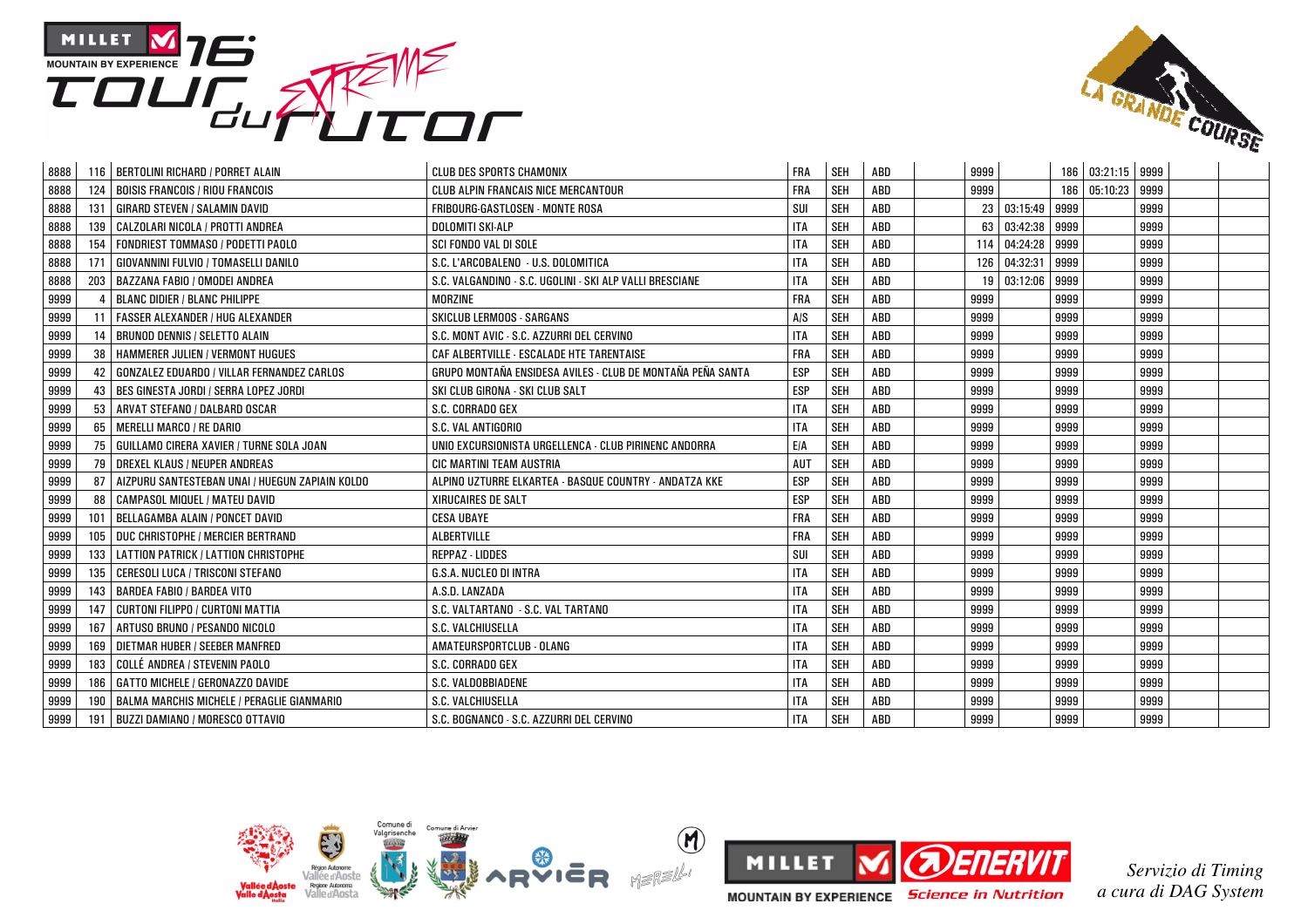



### **MASTER MASCHILE**

| Pos. | Pett. | <b>Team</b>                              | <b>Club</b>                                           | Paese      | Categ      | Total               | Divario           | C1              | Tappa 1     | C2              | Tappa 2           | C3   | Tappa 3 | Pena. |
|------|-------|------------------------------------------|-------------------------------------------------------|------------|------------|---------------------|-------------------|-----------------|-------------|-----------------|-------------------|------|---------|-------|
|      | 13    | NICOLINI FRANCO / OPRANDI OMAR           | SKI TEAM FASSA - S.C. L'ARCOBALENO                    | <b>ITA</b> | MAH        | 05:53:00            |                   |                 | 03:15:53    |                 | 02:37:07          | 9999 |         |       |
|      | 35    | INNERKOFLER EUGEN / WURZER MANFRED       | A.S.V. NIEDERDORF/RAIFFEISEN                          | <b>ITA</b> | <b>MAH</b> | 06:38:11 00:45:11   |                   |                 | 03:50:41    |                 | 02:47:30          | 9999 |         |       |
|      | 114   | ACS GREGORY / LOCATELLI ERIK             | <b>CAF VANOISE TARENTAISE</b>                         | FRA        | MAH        | 06:55:32 01:02:32   |                   |                 | 03:54:38    |                 | 03:00:54          | 9999 |         |       |
|      | 48    | MONDINI VALERIO / MOTTINELLI ALESSANDRO  | <b>ADAMELLO SKI TEAM</b>                              | <b>ITA</b> | MAH        | $07:38:11$ 01:45:11 |                   |                 | 04:22:46    |                 | 03:15:25          | 9999 |         |       |
| 5    | 74    | <b>PFAFF ARMIN / EMMERY HERMAN</b>       | DAV WEILER - SC IMMENSTADT                            | GER        | MAH        | 07:46:56 01:53:56   |                   |                 | 04:18:03    | g               | 03:28:53          | 9999 |         |       |
| 6    | 208   | ZANINI RICCARDO / ZANOTELLI TOMMASO      | SCI CAI SCHIO                                         | <b>ITA</b> | MAH        | 07:47:29 01:54:29   |                   |                 | 04:31:47    |                 | 03:15:42          | 9999 |         |       |
|      | 102   | <b>DOULAT CHRISTOPHE / GAVEL PATRICK</b> | SALLANCHES - CERN                                     | FRA        | МАН        | 07:56:42 02:03:42   |                   |                 | 04:31:39    |                 | $6 \mid 03:25:03$ | 9999 |         |       |
| 8    | 224   | BENONE PAOLO / BIANCHETTI LUIGI PIETRO   | S.C. VALCHIUSELLA - S.C. DRINK                        | <b>ITA</b> | <b>MAH</b> | 08:07:24            | 02:14:24          |                 | 04:36:43    |                 | 03:30:41          | 9999 |         |       |
| 9    | 57    | GOTTARDELLI GIUSEPPE / MANGANO LUCIANO   | S.C. CORRADO GEX - S.C. DRINK                         | <b>ITA</b> | MAH        | 08:18:23 02:25:23   |                   | 9               | 04:49:12    | 10 <sup>1</sup> | 03:29:11          | 9999 |         |       |
| 10   | 174   | BERGIA ANTONELLO / MICHELIS SANDRO       | S.C. TRE RIFUGI C.A.I. MONDOVI' - S.C. VALLI OCCITANE | <b>ITA</b> | MAH        | 08:22:28            | 02:29:28          | 10 <sup>°</sup> | 04:56:22    |                 | 03:26:06          | 9999 |         |       |
| 11   | 126   | <b>BOIVIN CHRISTOPHE / PEROL PASCAL</b>  | XTT RAID 63 LE MONT DORE                              | FRA        | <b>MAH</b> | 08:32:51            | 02:39:51          | 12 <sup>1</sup> | 05:00:38    | 12 <sup>1</sup> | 03:32:13 9999     |      |         |       |
| 12   | 168   | <b>MARITAN SERGIO / RINAUDO ANGELO</b>   | S.C. VALLI OCCITANE                                   | <b>ITA</b> | MAH        |                     | 08:39:55 02:46:55 |                 | 15 05:11:06 |                 | 03:28:49 9999     |      |         |       |
| 13   | 229   | BERTINI PAOLO / BIANCO ALESSANDRO        | S.C. PERNATE - POL. ALBOSAGGIA                        | <b>ITA</b> | МАН        | 08:47:25 02:54:25   |                   |                 | 11 04:59:32 |                 | 17 03:47:53       | 9999 |         |       |
| 14   | 205   | BALZARINI LINO / MOIA FAUSTO             | ADAMELLO SKI TEAM                                     | <b>ITA</b> | MAH        | 08:53:57 03:00:57   |                   |                 | 14 05:06:22 |                 | 16 03:47:35       | 9999 |         |       |
| 15   | 173   | NOSEDA ANDREA / NOSEDA VITTORIO          | CLUB ALPINO OPERAIO - S.C. PENNA NERA                 | <b>ITA</b> | <b>MAH</b> | 09:01:44 03:08:44   |                   |                 | 16 05:16:21 |                 | 15 03:45:23       | 9999 |         |       |
| 16   |       | 212   MARENGO IVANO / MOLINENGO CLAUDIO  | S.C. TRE RIFUGI C.A.I. MONDOVI'                       | <b>ITA</b> | МАН        | 09:06:48 03:13:48   |                   |                 | 13 05:04:53 |                 | 20 04:01:55       | 9999 |         |       |
| 17   | 148   | BLOTTO CLAUDIO / COLLE' MASSIMO          | S.C. IVREA                                            | <b>ITA</b> | <b>MAH</b> |                     | 09:08:58 03:15:58 |                 | 19 05:23:45 |                 | 14 03:45:13       | 9999 |         |       |
| 18   | 94    | BEAUMONT OLIVIER / WILHELM CHRISTOPHE    | <b>TEYSALPI</b>                                       | SUI        | MAH        | 09:11:01 03:18:01   |                   | 20 I            | 05:26:50    |                 | 13 03:44:11       | 9999 |         |       |
| 19   | 118   | <b>BIDAL ALAIN / TAVERNIER GILBERT</b>   | <b>CAF LEMAN - CAF MORZINE</b>                        | <b>FRA</b> | MAH        | 09:23:01            | 03:30:01          | 17 <sup>1</sup> | 05:22:08    | 19 <sup>1</sup> | 04:00:53          | 9999 |         |       |
| 20   | 83    | GONZALEZ J. MANUEL / VALLE EMILIO        | <b>ASTURIAS</b>                                       | <b>ESP</b> | MAH        | 09:23:54            | 03:30:54          |                 | 18 05:23:18 |                 | 18 04:00:36       | 9999 |         |       |
| 21   | 162   | BELLOTTI ALBERTO / PONZO GIAMPIERO       | S.C. TRE RIFUGI C.A.I. MONDOVI'                       | <b>ITA</b> | MAH        | 09:42:14 03:49:14   |                   |                 | 21 05:34:30 |                 | 21 04:07:44       | 9999 |         |       |
| 22   | 86    | SANCHEZ SALAS SANTIAGO / VERANO LUIS     | ADECOM - G.M. ENSIDESA AVILES                         | <b>ESP</b> | MAH        | 09:43:04 03:50:04   |                   |                 | 22 05:34:49 |                 | 22 04:08:15 9999  |      |         |       |
| 23   | 128   | BLOTTO STEFANO / PISTONI FABRIZIO        | SCI CLUB IVREA - S.C. IVREA                           | <b>ITA</b> | MAH        | 10:07:49 04:14:49   |                   |                 | 23 05:41:30 |                 | 23 04:26:19 9999  |      |         |       |

## **JUNIOR FEMMINILE**

| Pos. | Pett. | . саш                                               | - Chin<br>vw         | Paese | Cater      | Total    | Divario | . | <b>Tapp</b> | υZ | l ann.   | <b>COL</b><br>w | Tanna | п. –<br>. геп. |
|------|-------|-----------------------------------------------------|----------------------|-------|------------|----------|---------|---|-------------|----|----------|-----------------|-------|----------------|
|      | ט וט  | I FARRES MARTA<br>I FIECHTER JENNIFER /<br>. GARCIA | - SPAGNA<br>SVIZZER' | S/F   | <b>JUF</b> | 04:52:03 |         |   | 02:53:37    |    | 01:58:26 | 9999            |       |                |





*Servizio di Timing a cura di DAG System*